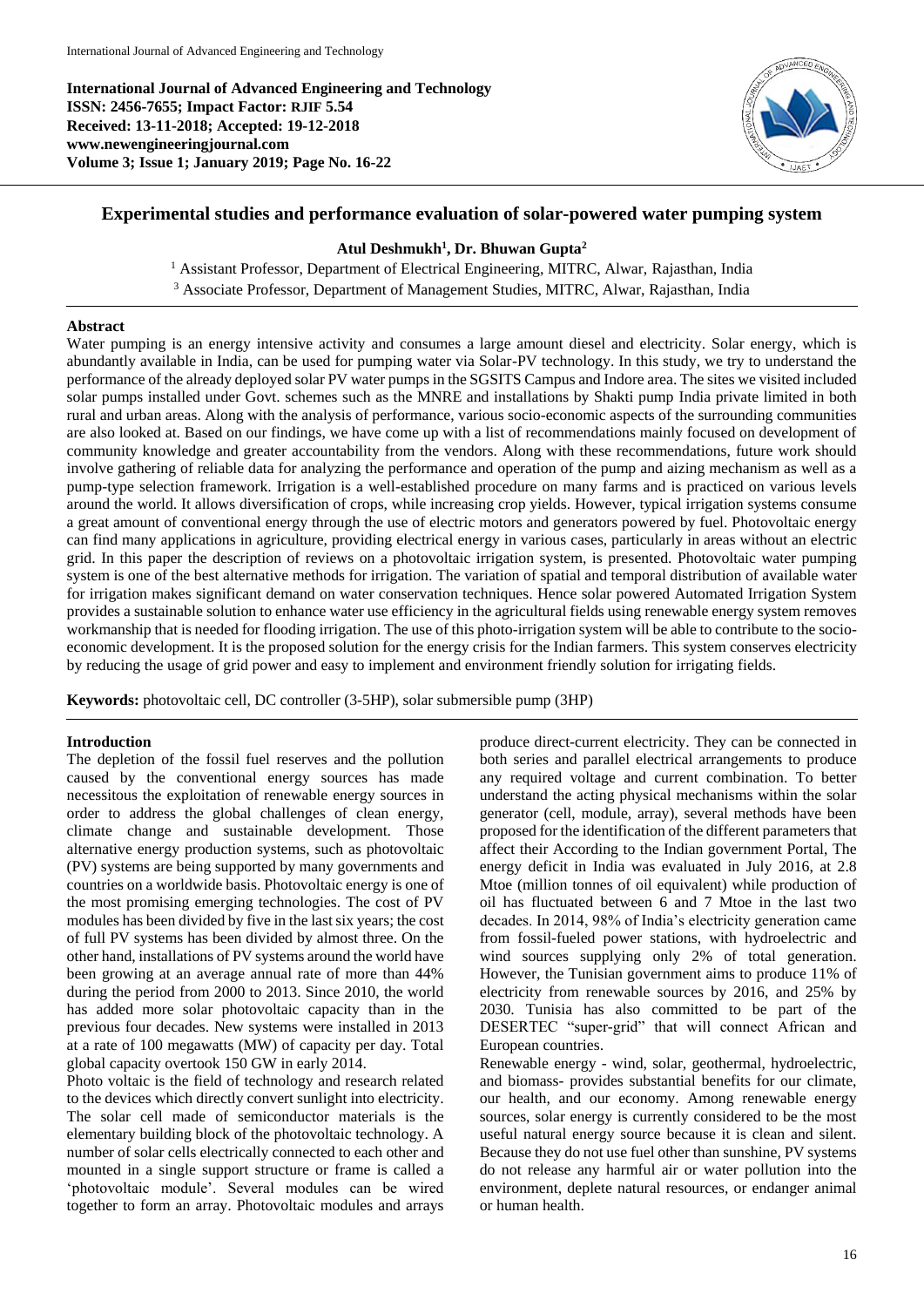Solar photovoltaic (PV) directly converts solar energy into electricity using a PV cell; this is a semiconductor device. The global total of solar PV is now close to 140,000 megawatts, to be compared with just 1.5 GW in 2000. Over the past five years, solar PV has averaged an annual growth rate of over 50%. Growth has been mostly concentrated in a few countries, where PV generates today a few percent of total yearly electricity production.

Water pumps are driven by various types of motors. AC induction motors are cheaper and widely available worldwide. The system, however, needs an inverter to convert DC output power from PV to AC power, which is usually expensive. In general, DC motors are used because they are highly efficient and can be directly coupled with a PV module or array. Today the generation is heading towards ultra-technologies.

Water pumping has a long history; so many methods have been developed to pump water. People have used a variety of power sources, namely human energy, animal power, hydro power, wind, solar and fuels such a diesel for small generators. The most common pumps used in remote communities are:

- a. Hand pumps
- b. Direct drive diesel driven borehole pumps
- c. Electric submersible pumps with diesel generator
- d. Solar submersible pumps

### **1. Photovoltaic cells**

Photovoltaic cells are devices which 'collect the light and convert it into electricity. The cells are wired in series, sealed between sheets of glass or plastic, and supported inside a metal frame. These frames are called solar modules or panels. They are used to power a variety of applications ranging from calculators and wrist-watches to complete home systems and large power plants. PV cells are made of thin silicon wafers; a semi-conducting material similar to that used in computer chips. When sunlight is absorbed by these materials, the solar energy knocks electrons loose from their atoms, allowing the electrons to flow through the material to produce electricity. This process of converting light (photons) to electricity (voltage) is called the "photovoltaic effect.

### **2. PV applications**

Solar panels are used in a variety of applications. The applications vary from small simple lanterns to large elaborate power plants.

- 1. Rural and urban households for domestic purposes like lighting.
- 2. Communities, small industries and institutions like schools, for lighting as well as for powering television sets, computers, etc.
- 3. Water pumping systems.
- 4. Telecommunications, as these systems are often installed in isolated places with no other access to power.
- 5. Refrigeration of vaccines at health center in rural areas. Such solar refrigerators are also utilized to store blood plasma. WHO supports programmers that install solar power for medical purpose

### **System components**

The whole system of solar pumping includes the panels, support structure with tracking mechanism, electronic parts for regulation, cables, pipes and the pump itself.

**1. Solar panels or modules:** Solar panels are the

maincomponents used for driving the solar pump. Several solar panels connected together in arrays produce DC electricity, interconnections are made using series or parallel combinations to achieve desired voltage and power for the pump.

- **2. Solar pump:** Centrifugal or submersible pumps areconnected directly to the solar array using DC power produced by the solar panels. Solar pumps are available in several capacities depending upon the requirement of water.
- **3. Support structure and tracking mechanism:**  Supportstructure provides stability to the mounted solar panels and protects them from theft or natural calamities. To obtain maximum output of water, a manual tracking device is fixed to the support structure. Tracking increases the output of water by allowing the panels to face the sun as it moves across the sky.
- **4. Foundations (array and pump):** Foundations areprovided for support structures and pump.
- **5. Electrical interconnections:** A set of cables of appropriatesize, junction boxes, connectors and switches are provided along with the installation.
- **6. Earthing kit:** Earthing kit is provided for safety in case of lightning or short circuit.
- **7. Plumbing:** Pipes and fittings required to connect the pump come as part of the installation.

### **3. How the solar pump system works**

A 300-watt (300\*10 Panels in series) photovoltaic solar panel can power a 12-volt pump, which can move 1,300 to 2,600 L/h. Standard plastic fittings and half-inch piping connect these elements to a water saving tank of 500 to 1,000 L. A sturdy stand should be built for the water tank to provide gravity flow, and a frame should also be constructed to provide the best angle for the solar panels. Multiple filters are needed to protect the life of the pump and minimize clogging in sprinkler emitters and tubes. A solar pump combined with affordable drip irrigation kits can be used with a wide variety of high-value crops to increase water efficiency, minimize fertilizer loss, and irrigate hilly terrains.

# **Aspects**

In general, the investment required for a PV pumping system is Rs 250-300/Wp (where Rs is the Indian rupee and Wp is watts peak). For example, the cost of a 900 Wp unit would be Rs 225,000-270,000, but with subsidies, this will be reduced to Rs 50,000. To make the best use of solar energy, the PV system, the groundwater pump and the water distribution system have to be well matched. The PV power provided must cover the power demand of the pump adequately. This is determined by the relationship between the required discharge flow, the total head and the pump efficiency. This depends on the type of pump, which in turn depends on the depth of the available water source. Although positive displacement pumps are preferred for large heads, centrifugal pumps are most commonly used for this as shown in Figure 1. Photovoltaic (PV) panel electrical outputs are rated according to industry Standard Test Conditions (STC) of 1000 W m-2 incident solar radiation at an operating cell temperature of 25°C and under an absolute air mass of 1.5. Environmental conditions met outside the laboratory will cause a decrease in PV performance from the STC rating, the magnitude of which depends on the module technology. Many additional losses are incurred due to the inefficiencies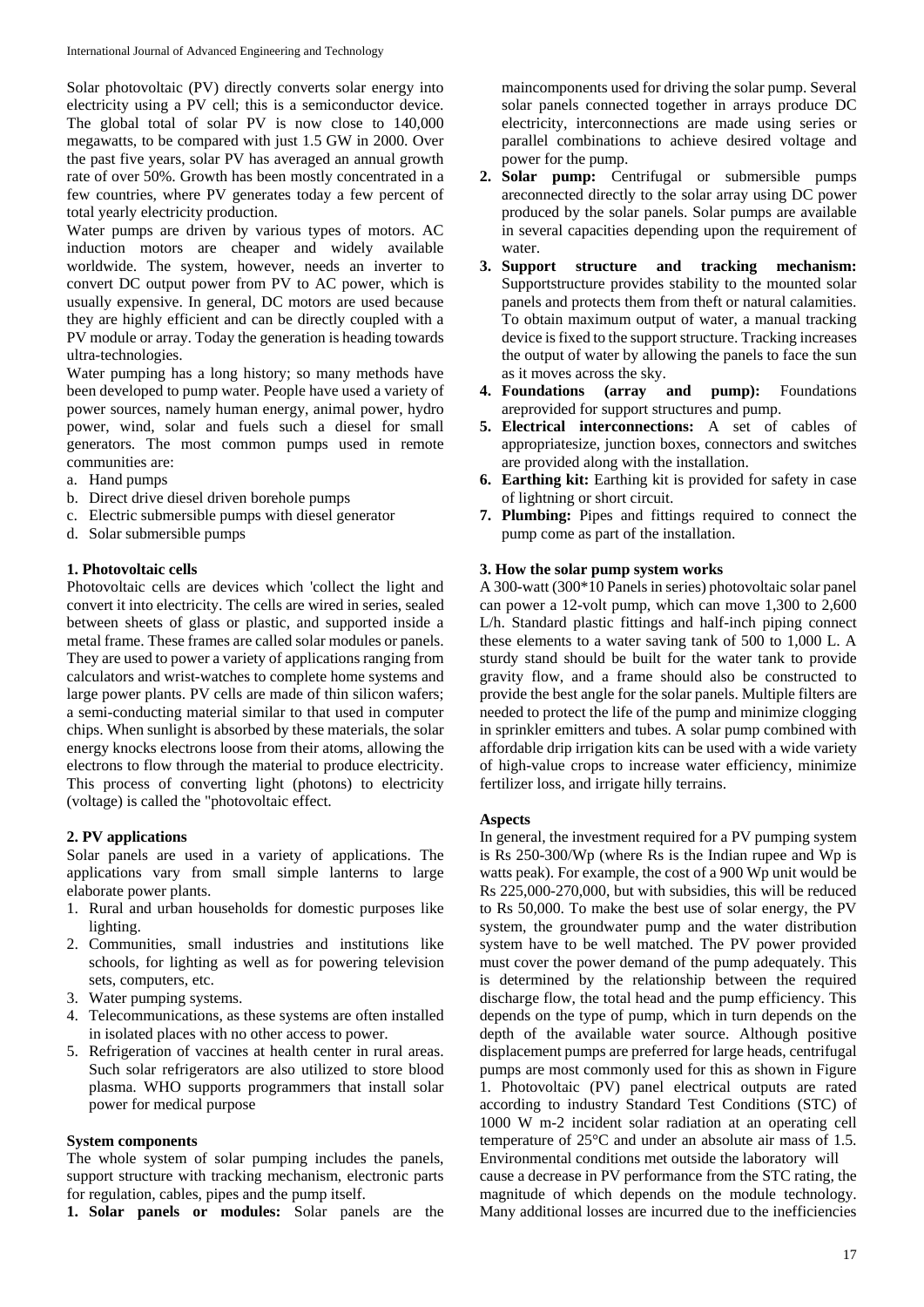in transferring energy from the PV panels to a load, such as a pump or battery bank, thus resulting in a secondary decline of performance. Though there have been studies measuring outdoor performance of PV modules, there is a great need for further field studies of complete PV systems. Another important aspect would be the ability to model the potential solar radiation, PV power output, and subsequent water output for the purpose of irrigation scheduling. Photovoltaic powered water pumping systems (photo-irrigation) have been studied by researchers for many years. Studies mostly concentrated on DC motors because energy obtained from solar panel is DC (*Lawrance et al.,* 1995; Dursun and Saygin., 2005). These are shown that better results were obtained for performance analysis (Kolhe *et al*., 2004; Kolhe *et al*., 2000). Photo-irrigation system has advantages over flood irrigation, for bringing efficient utilization of water sources, preventing erosion and growing of weeds (Cuadros *et al*.,2004), decreasing moisture stress (Pande *et al*., 2003), no operation cost, providing opportunity for local energy sources and exhibiting a parallel point of view with water requirement (Ghoneim, 2006). In terms of automation, developed wireless technologies, researches focused on automatic irrigation with sensors in agricultural systems (Kim and Evans, 2009; Stone *et al*., 1985).The advantages of using wireless sensor is to reduce wiring and piping costs, and easier to install and maintain especially over large areas (Dursun and Ozden, 2010).

Energy of pumps used for the agricultural irrigation is generally provided from electrical energy or fossil fuels. Solar energy that is sensitive to environment, clean and requiring no maintenance is an alternative renewable energy source especially for countries like Turkey having a high amount of annual solar irradiation rate. Means for requirement for irrigation PV pumping systems has advantage of water demand (Anis and Metwally, 1994). In summer months obtained solar energy increases and also naturally water requirement of trees increases. The cost of solar PV has come down and cost of diesel has been regularly increasing. At present the cost of solar PV is very much less than diesel, solar PV cost shall behalf of diesel within three to four years, since approaching towards grid parity. 400,000 telecom towers are associated with diesel generating sets having capacity 3 to 5 kW. 60% Telecom towers located in urban and semi urban areas and 100% located in the villages are run by diesel generating sets. In fact, off-grid potential is unlimited in India and is about 20 to 25% potential of the world (Arora, 2014). Solar water pumps are often thought of as being an expensive technology, which is not able to pump enough water and which is not durable. However, solar water pumps have come a long way in 25 years and today there are solar pumps on the market which have improved on previous technology, e.g.: Submersible pumps which can pump up to 200 m heads; pumps that are able to pump larger volumes of water, e.g.: At 100 m, about 10,000 L/day; At 50 m, about 20,000 L/day. Above performance can be doubled through dual systems (if the borehole allows this).

- 1. Low maintenance requirements (3 to 5 years);
- 2. Good performance which means fewer solar panels to pump the same amount of water;
- 3. Some of the pump models can be backed-up by a genset to pump additional water with the same pump during the night or during overcast days;
- 4. Good quality and reliability
- 5. Simple to install.

Furthermore, solar pumps are well known for having the following features:

- a. Require minimal attention as they are self-starting;
- b. solar pumps are "good" for boreholes over the whole day; c.Weak boreholes can be used effectively with a low volume pump due to pumping 8 to 10 h a day;
- c. In most cases, a solar pump offers an ideal solution to the diesel option which requires operating funds (with uncertainty about future diesel prices), time investment for operating pump (manual starting etc.) and logistics for fuel, maintenance, installation and de-installation;
- d. Tracking arrays can be used to increase daily water pumping rates;
- Solar pumps offer clean solutions with no danger of borehole contamination.

Photovoltaic (PV) technology is used for generating electricity from the incoming solar radiation. Several attempts have been made to evaluate, monitor and improve the performance of different components of a PV system: a PV module (Abdallah, 2004; Vick and Clark, 2004; Huang and Sun, 2007; Hansen *et al*., 2000; Lorenzo, 1994), a controller (Hohm and Ropp, 2003), a battery (Copetti *et al*., 1993; Gergaud *et al*., 2003; Achaibou *et al*., 2012), a pump (Vick and Clark, 2011), and a pump motor (Bhat *et al*., 1987). These, and similar studies have been effective for improving the efficiency of the PV system components. However, several factors need to be considered for an optimal PV system design to achieve the desired reliability of the system in a given environment. This involves a detailed investigation of all interacting physical (plant and soil type, irrigation system specifications, PV system sizing, site attributes), meteorological (solar radiation, air temperature, relative humidity, wind speed, precipitation) and managerial (irrigation scheduling) variables with the aim of achieving the desired reliability of the PV system. Ultimately, a technique that combines the center pivot irrigation system characteristics, daily crop water requirements, soil moisture status, irrigation applications, PV array output, load demands, and energy storage is required for evaluating a solar-powered center pivot irrigation system in terms of its reliability. This sort of holistic approach could be very beneficial for effective sizing of the system. Environmental conditions met outside the laboratory will cause a decrease in PV performance. Important environmental conditions to consider are the insolation, ambient temperature, and wind speed (Van Dyk *et al*., 2005). The setup of a PV system is also very flexible. The most efficient use of solar energy is when the panels are directly connected to the load. In fact, the success of water pumping lies partly with the elimination of the intermediate phase, namely the battery bank, for energy storage. With a direct connection between the PV array and the pump, water can be pumped during sunlight hours. The most efficient form of direct-connect systems is when the water is being pumped to an elevated storage tank, thus the electrical energy from the panels is converted to potential energy of the elevated water, to be used on demand, often by gravity (Hamidat *et al*., 2003). The overall efficiency, from sunlight to water flow, has been recorded to exceed 3% (Daud and Mahmoud, 2005).

This system is easy to implement and environment friendly solution for irrigating fields. The system was found to be successful when implemented for bore holes as they pump over the whole day. Solar pumps also offer clean solutions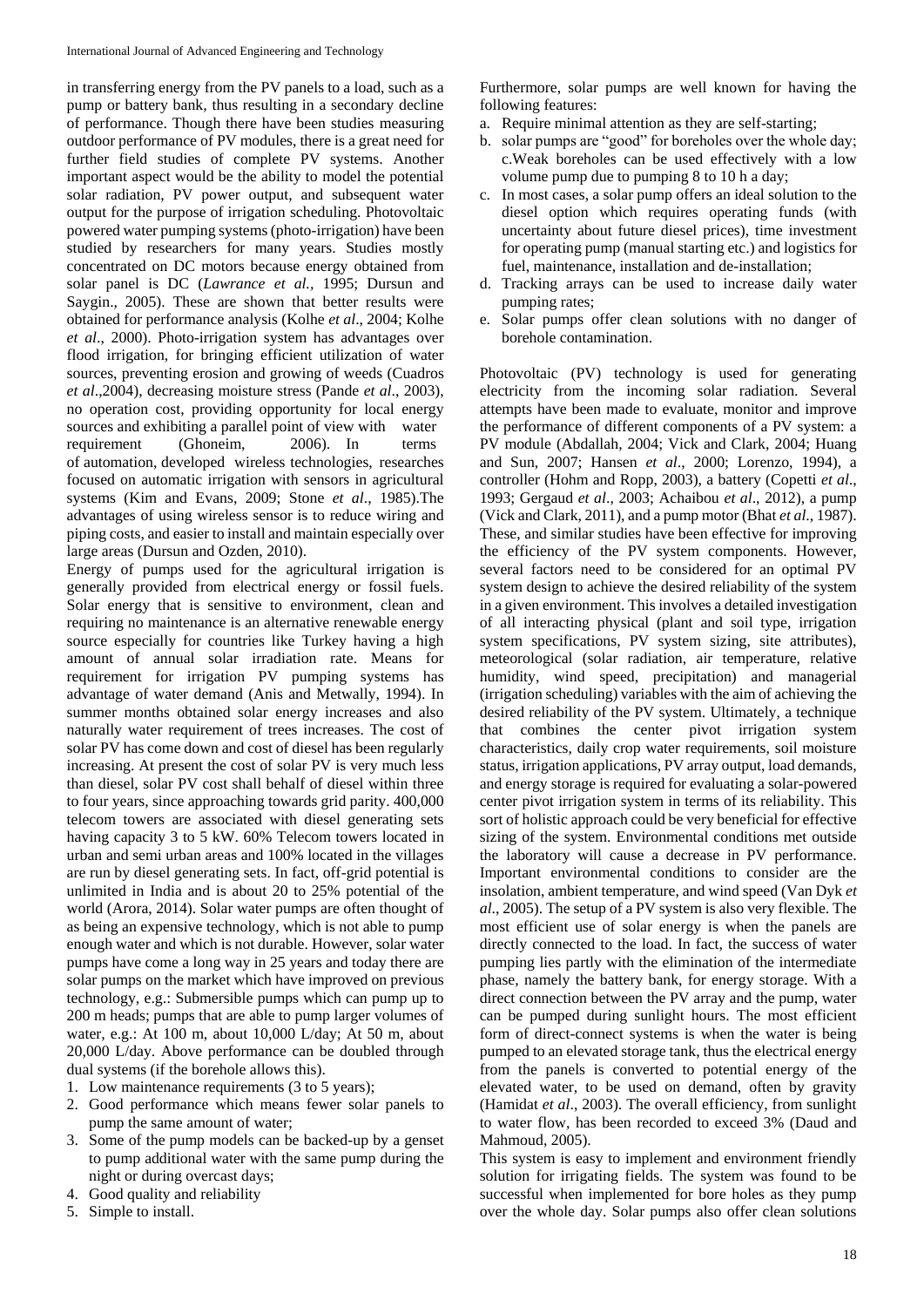with no danger of borehole contamination. The system requires minimal maintenance and attention as they are selfstarting. To further enhance the daily pumping rates tracking arrays can be implemented. After economic analysing, it is shown that photovoltaic pumping system for irrigation in Bangladesh is more feasible than diesel engine pumping system.

### **Types of Pumps**

## **1. Surface Centrifugal Pump**

Surface pump are suitable for areas where the water level is within 7m below ground level. A surface or centrifugal pump is normally placed at ground level. The pump is suitable for pumping from shallow bore wells, open wells, reservoirs, lakes & canals. The solar pump driven by a permanent DC motor is connected directly to an array of solar panels. The pump has a total dynamic head (suction plus delivery) of 14m. The maximum suction head is 7m or 22 feet. The pump will not work if the water table is below 7m in depth. (Figure 2-2) It is possible to increase the delivery head if the suction head is less 7m. This enables one to pump water even from deep wells, by installing the pump inside the well; called 'cutdown'. (Figure 2-3) These pumps are designed for high flow rates and low heads. The permanent magnet DC motor driving the surface pump is powered by a matching solar array to maximize efficiency. An enclosed impeller design ensures smooth operation. Made of cast iron, these pumps are finished with anti-corrosive primer, followed by silver coloured polyutherene paint.



**Fig 1:** Surface centrifugal pump



**Fig 2:** A typical cut-down pump

#### **Submersible Pump**

A submersible pump is one that is immersed in water. It pumps water by displacement. Submersible pumps are suited both to deep well and to surface water sources. Most deep wells use submersible pumps. These pumps are costlier but have a longer life and greater reliability than surface pumps. These pumps are designed for high head and medium flow application. They multi-stage pump and high efficiency micro-controller based inverter. The inverter optimizes the power input and thus enhances the overall system efficiency.

### **Choice of Pump: A comparison**

Positive displacement pumps have a better daily delivery than centrifugal pumps when driven by a solar PV system with its characteristic variable power supply. This is due to the considerable drop in efficiency of the centrifugal pump when operating away from its design speed. This is the case in the morning and the afternoon of a centrifugal pump driven by a PV array, unless that array tracks the sun (which is why centrifugal PVPs effectiveness improves more with a tracking array than a positive displacement PVP). The efficiency curve of a positive displacement pump is flatter over a range of speeds. However the efficiency of positive displacement pumps decreases with the shallowness of the borehole (the constant fixed friction losses become a more significant part of the power it takes to lift water).

### **2. The current scenario**

For stand-alone (no utility interconnection) water pumpingsystems there have been papers published comparing diesel powered water pumping systems to solar-PV water pumping systems [4-5]. There are also papers on modeling and field testing of solar pumps in different locations in the world  $[6-8]$ . Several papers have been written on the performance of PV s water pumping systems including the following:

- 1. Performance of PV powered diaphragm pump.
- 2. Fixed versus passive tracking PV panels.
- 3. Performance of PV powered centrifugal pump.
- 4. Performance of a PV powered helical pump.

Based on the case studies available through field testing done in multiple locations around the world, the advantages and limitations of solar pumping systems can be summarised as:

#### **Submersible Pump Selection**

A submersible pump consists of the following basic elements:

- 1. Bowl Assembly
- 2. Motor
- 3. Cable
- 4. Drop Pipe
- 5. Surface Plate (with)(without) discharge elbow

### **Data required for selection**

- 1. Capacity in GPM
- 2. Static and Pumping Levels in Well
- 3. Setting Required (drop pipe)
- 4. Well I.D. Diameter
- 5. Electric Characteristics

Determination of Total Head

#### Total head  $= H + P + F$

Where:  $H = Distance from surface to water level when$ pumping  $P =$  Pressure (head) at pump discharge  $F = Drop$  pipe friction (+) check valve(s) loss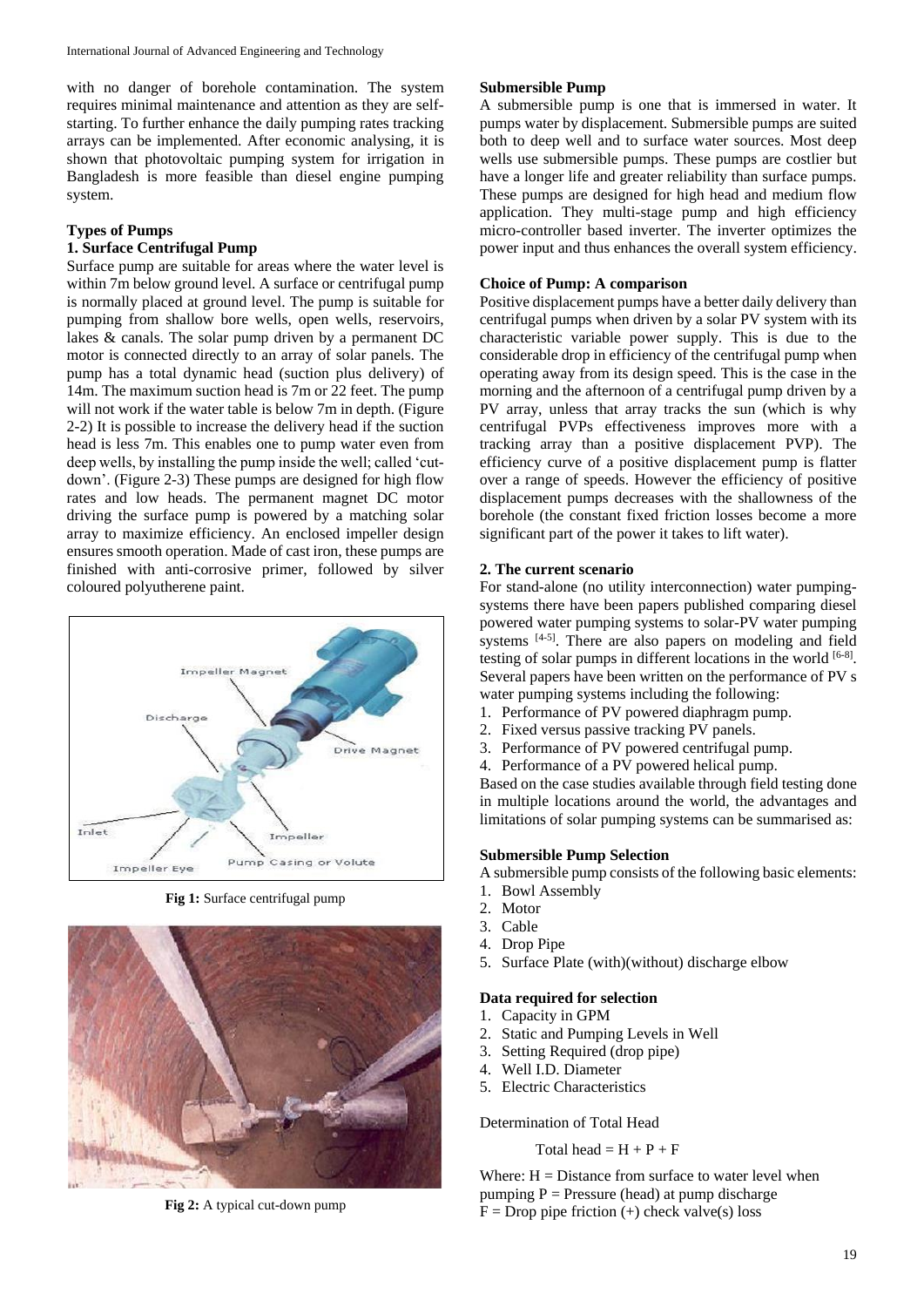# **Advantages**

- **1. Low operating cost:** One of the important advantages is the negligible operating cost of the pump. Since there is no fuel required for the pump like electricity or diesel, the operating cost is minimal.
- **2. Low maintenance:** A well-designed solar system requires little maintenance beyond cleaning of the panels once a week. Most vendors provide the post-installation service through trained technicians for every clusters.so that the farmers doesn't need to worry about availability of spares or other related problems.
- **3. Harmonious with nature:** Another important advantage is that it gives maximum water output when it is most needed i.e. in hot and dry months. Slow solar pumping allows us to utilize low-yield water sources.
- **4. Flexibility:** The panels need not be right beside the well. They can be anywhere up to 20 meters! 60 feet away from the well, or anywhere you need the water. So, it offers freedom regarding the placement of panels. These pumps can also be turned on and off as per the requirement, provided the period between two operations is more than 30 seconds.

# **Limitations**

- **1. Low yield:** Solar pumping is not suitable where the requirement is very high. The maximum capacity available with solar is very low. However, the output of the solar DC pump is more than a normal pump.
- **2. Variable yield:** The water yield of the solar pump changes according to the sunlight. It is highest around noon and least in the early morning and evening. This variability should be taken into consideration while planning the irrigation.
- **3. Dry operation:** The submersible pump has an in-built protection against dry run. However, the surface pumps are very sensitive to dry run. A dry run of 15 minutes or more can cause considerable damage to a surface pump.
- **4. Water quality:** As with any other pump, solar pumps work best if the water is clean, devoid of sand or mud. However, if the water is not so clean, it is advisable to clean the well before installation or use a good filter at the end of the immersed pipe.
- **5. Theft:** Theft of solar panels can be a problem in some areas. So the farmers need to take necessary recautions. Ideally, the solar system should insured against theft as well as natural hazards like lightning.

# **All-in-one package**

The solar drive is used as a solution for specific pumping requirements of the solar pumping system using shakti components, our technical expertise in groundwater pumping, and innovative thinking based on global market inputs, we have developed a rugged, high-output system which tackles the challenges of remote and harsh environments. No other system delivers the features, benefits, and reliability of solar driven in just one packages.

### **The Solar water pumping system includes**

- 1. Shakti high efficient Submersible motor
- 2. Shakti Submersible pump
- 3. Solar Panel and its mounting structure
- 4. Solar Drive controller
- 5. Cable
- 6. Pipes
- 7. Variety of flow rates available in: 5 to 2500Ipm.(1.3 to 661.3US GPM)
- 8. Motor and drive rating available in: .5 to 50 HP(.37 to 41.5Kw)

# **DCSSP Series (DSSP-3000-50-30)**

Type designation

DCSSP: Solar Submersible pump 3000: Input power (Watts) 50: Head (Meter) 30: Flow (Ltr. Per Watt)

**Note:** 1. Input power at Motor End

2. Do not operate pump above its recommended duty head.

### **Solar water pumping in India**

Around 40% of world's population depend upon agriculture directly or indirectly. While 44% of the 140 million sown hectares depend on irrigation, the rest relies on the monsoons. Irrigation, therefore, is essential for good crop yield [3]. Most electrical consumption in this sector goes towards operating pump sets for irrigation. In 2006 accounted for 22% of the total electricity consumption, up from 10% in the 1970s. There are about 21 million irrigation pump sets in India, of which about 9 million are run on diesel and the rest are gridbased. Grid electricity for agriculture in India is provided at very low tariffs in most cases flat rates are charged based on the ratings of the pump. This is largely due to logistical difficulties faced with metering and charge collection. But this practice of providing electricity to farmers at highly subsidized rates has led to increasingly high consumption patterns and widespread use of inefficient pumps across the nation. Also, pumps of lower ratings are used to power applications requiring higher power. These factors, among others, have led to an invidious irrigation energy nexus. Apart from this, limited and unreliable supply of grid in addressing this challenge, the efforts of the Gujarat government are noteworthy. They introduced the Jyotigram Yojana, a programme that seeks to provide a reliable supply of power for agricultural and domestic purposes in rural areas. The MNRE has a programme for the deployment of various solar PV applications, including water pumping systems. However, the deployment has been sparse thus far, with only 7,334 solar PV water pumps having been installed across the country as of March 2010 [3]. Water demand for irrigation is correlated to bright sunny days. Hence, solar-based pumps make sense. Even so, small buffer storage might be needed to replace diesel satisfactorily. A solar PV water pumping system consists of a PV array, motor pump and power conditioning equipment, if needed. The power conditioning equipment is used to stabilize the fluctuating electrical energy output of the array. Depending on the total dynamic head and the required flow rate of water, the pumping system can either be on the surface or submersible and the motor can run on either alternating current (AC) or direct current (DC). For AC pumping systems an inverter is required. Ratings of pump sets are chosen depending on the water requirements, size of field, total dynamic head, type of irrigation (drip irrigation, use of sprinklers), etc. The key barrier to the large-scale dissemination of solar PV water pumps is the high capital cost incurred by farmers compared to the much lower capital cost of conventional pumps. Solar PV is a competitive option in the face of diesel, its adoption being contingent on the ease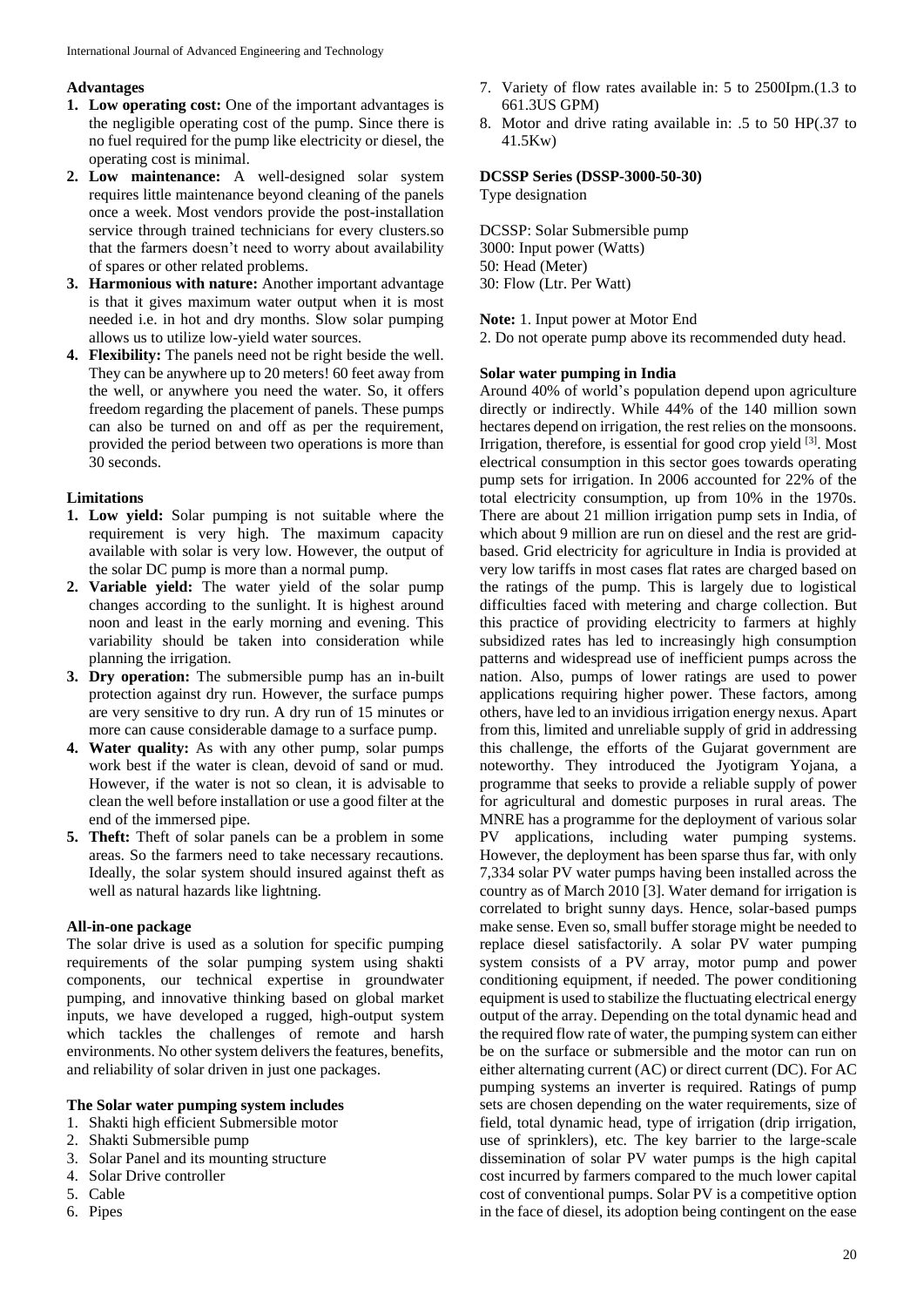of access to subsidies. Another factor to be considered is the space requirement for the installation of a solar PV pump set. This factor limits adoption by small-scale farmers to whom land availability is a major fact.

### **Field Visits**

## **Shakti Pump (India) Private Limited Pithampur**

The Groundwater Surveys and Development Agency (GSDA) of the Water Supply and Sanitation Department of the Government of India and MNRE Programme have come up with an innovative drinking water supply scheme called Dual Pump Scheme in order to overcome the drawbacks of the existing bore well – hand pump based schemes in rural Madhya pradesh**.** In order to ensure the sustainability of the scheme in terms of maintaining ground water levels, rainwater harvesting structures are made mandatory on the site of installation. Hence this scheme intends to reduce drudgery for women by providing for water through taps closer to homes. Due to the rain water harvesting component of the scheme and focus on source, it gets funded by National Rural Drinking Water Programme (NRDWP). Around 1000 such schemes were implemented across MP during the year 2013-14. During the initial stages of implementation of this scheme, the 'solar power' component was not a part of it; rather grid electricity was used to operate the pumps. Later it was observed that there is no electricity available in economically backward habitations and in hilly, difficult terrains of the state. Hence, GSDA modified the scheme and developed a Dual Pump Scheme based on Solar Energy. Within our field visits, we look at both the installations made through the GSDA and private installations done by clubs or other administrative agencies.



**Fig 3**



**Fig 4**

### **Solar Panel Specifications**

**Table 1**

| <b>Maximum Power</b>          |    |         | $300Wp+3%$                |
|-------------------------------|----|---------|---------------------------|
| Open circuit voltage(Voc)     |    |         | 44.45V                    |
| Short circuit current $(ISC)$ |    |         | 8.55A                     |
| Voltage                       | at | maximum | 37.10V                    |
| $power(V_{MP})$               |    |         |                           |
| Current                       | at | maximum | 8.09A                     |
| $power(I_{MP})$               |    |         |                           |
| Maximum system voltage        |    |         | <b>DC 1000V</b>           |
| Normal operating cell temp.   |    |         | $44.6^{0}C$               |
| Temperature cofficient        |    |         | -1.036W/degree centigrate |

### **DC Solar Controller**



**Fig 5**

**Table 2**

| Model                      | <b>Max.input</b> | Range of              | <b>Controller</b> |
|----------------------------|------------------|-----------------------|-------------------|
|                            | voltage of       | $\text{MPPT}(V_{dc})$ | current(Amp)      |
|                            | Solar            |                       |                   |
|                            | $Arrays(V_{dc})$ |                       |                   |
| <b>DCSHAKTI-</b>           | 300              | 30-260                | 9                 |
| 01P-9A                     |                  |                       |                   |
| <b>DCSHAKTI-</b>           | 400              | 90-360                | 10                |
| 01P-10A                    |                  |                       |                   |
| <b>DCSHAKTI-</b>           | 780              | 320-700               | 13                |
| 03P-13A                    |                  |                       |                   |
| <b>DCSHAKTI-</b>           | 780              | 320-700               | 17                |
| $03P-17A$                  |                  |                       |                   |
| <b>DCSHAKTI-</b>           | 780              | 320-700               | 25                |
| $03P-25A$                  |                  |                       |                   |
| <b>DCSHAKT-</b>            | 780              | 320-700               | 38                |
| 03P-38A                    |                  |                       |                   |
| DCSHAKTI-                  | 780              | 320-700               | 45                |
| 03P-45A                    |                  |                       |                   |
| Solar Submersible Pump     |                  |                       |                   |
| (Shakti Pump-Dcssp Series) |                  |                       |                   |



**Fig 6**